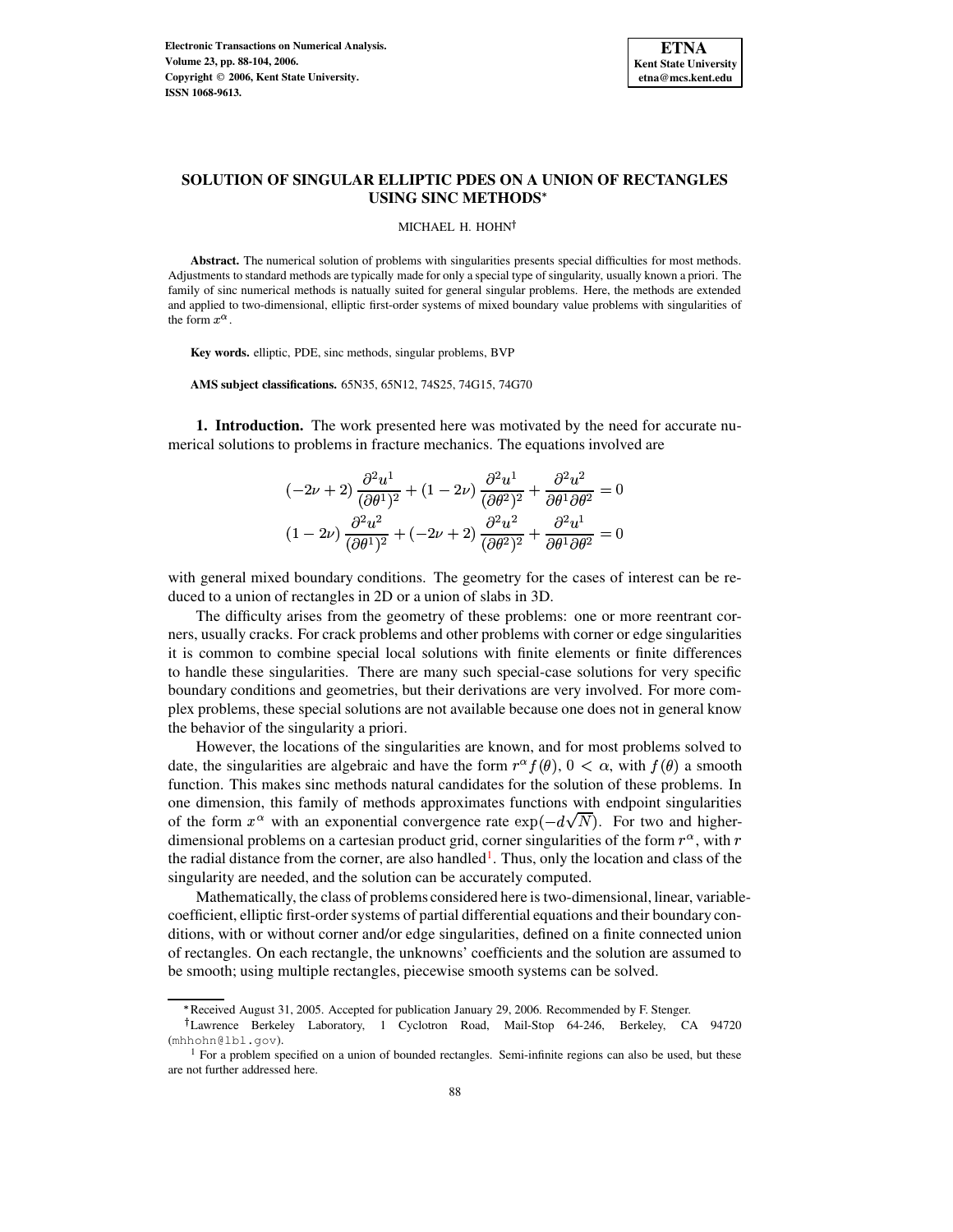The method of solution is based on the collocation of a sinc-series representation of the first-order systems, and is henceforth referred to as the SINC-ELLPDE method. It is based on one-dimensional results proven in [\[5\]](#page-16-0), [\[6\]](#page-16-1); these were extended for the present class of problems in [\[3\]](#page-16-2).

The remainder of this paper proceeds as follows. Basic definitions and a summary of relevant one-dimensional properties of sinc series are presented, followed by a full description of the collocation algorithm, illustrated using a simple abstract example. The theorem justifying this algorithm for two-dimensional approximation is next, presenting the key idea of uniform approximation of unbounded derivatives on a subset of the original domain. A numerical example is used to demonstrate the numerical convergence properties of the method, including a standard norm-based error and the uniform error. A practical method for expressing the uniform absolute error bound is illustrated last.

**2. Sinc Method Basics.** DEFINITION 2.1  $(D_d, D, \phi, \psi)$ . Pick  $d > 0$  and define the *strip*  $\mathcal{D}_d$  *by* 

$$
\mathcal{D}_d = \{w \in \mathbf{C} : |\Im w| < d\}
$$

*Given a region*  $D$  *containing a contour*  $\Gamma$  *in*  $C$  *with endpoints* a *and*  $b$  *on the boundary of*  $D$ *,*  $\phi$  is a one-to-one conformal map with the properties  $\phi$  :  $\Gamma \to R$ ,  $\phi(x) \to -\infty$  as  $x \to a$ ,  $\phi(x) \to \infty$  as  $x \to b$  and  $\phi: \mathcal{D} \to \mathcal{D}_d$ 

*Define*  $\psi \equiv \phi^{-1}$ ; *then the region*  $\mathcal D$  *is the image* 

$$
\mathcal{D}=\psi(\mathcal{D}_d)
$$

The functions  $\phi(x) = \ln(x-a)/(b-x)$  and  $\psi(z) = (\exp(z)b + a)/(\exp(z) + 1)$  map the interval  $[a, b]$  to **R** and back; they are the ones used in the remainder of this work. Many other maps are available; see [\[6\]](#page-16-1), Section 1.7.

DEFINITION 2.2  $(\rho, L_{\alpha})$ . *For the region*  $S_d = \{z \in \mathbf{C} : |\arg z| < d\}$ , *the map*  $\rho: \mathcal{D} \rightarrow S_d$  is defined as

$$
\rho(z) = e^{\phi(z)}
$$

*Notice* that for  $z \in \mathbf{R}$ ,  $\rho : \Gamma \to [0, \infty)$ . Given  $\alpha > 0$ ,  $d > 0$  and a region  $\mathcal{D}$ , denote by  $L_{\alpha}$ *the family of all functions*  $F(z)$  *analytic and uniformly bounded in*  $D$  *so that*  $\forall z \in D$ ,

$$
|F(z)| \le \frac{C|\rho(z)|^\alpha}{|1+\rho(z)|^{2\alpha}}
$$

*for some*  $C > 0$ .

On **R** using  $\phi(z) = z$ , this criterion is

$$
|F(z)| \le \frac{C|e^z|^\alpha}{|1+e^z|^{2\alpha}}
$$

so as  $z \to \infty$ ,  $|F(z)| \le C_1 |e^{-\alpha z}|$  and as z exponentially decaying functions. <sup>z</sup> | and as  $z \to -\infty$ ,  $|F(z)| \leq C_2 |e^{\alpha z}|$  and  $L_{\alpha}$  is <sup>2</sup> | and  $L_{\alpha}$  is the class of

On [a, b] using  $\phi(z) = \ln(z-a)/(b-z)$ ,

$$
|F(z)| \le C \left| \frac{z-a}{b-z} \right|^\alpha \left| \frac{b-z}{b-a} \right|^{2\alpha}
$$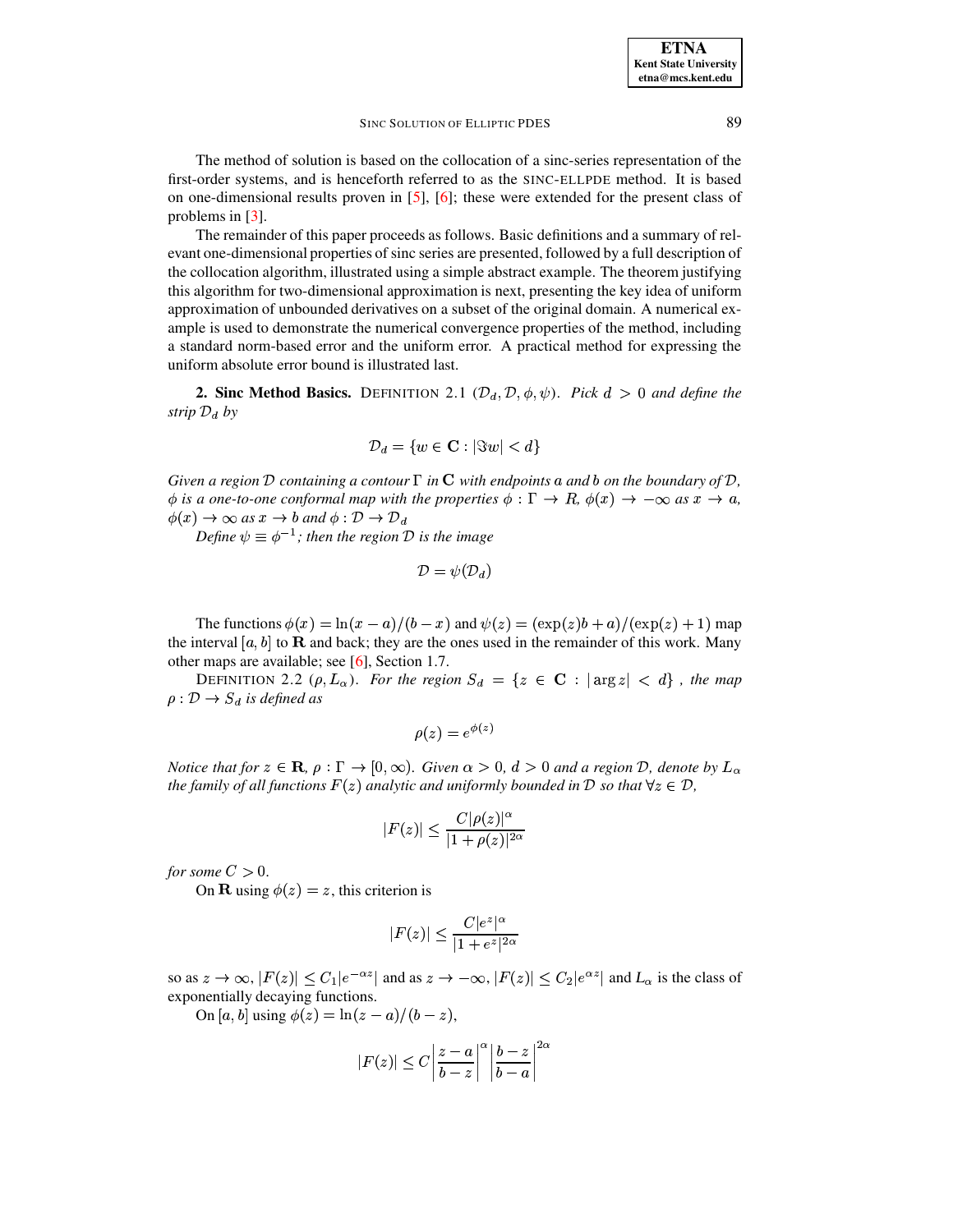so as  $z \to a^+$ ,  $|F(z)| \leq C_1 |z-a|^\alpha$  and as  $z \to b^-$ ,  $|F(z)| \leq C_2 |b-z|^\alpha$ , so algebraic decay near the endpoints is required of  $L_{\alpha}$  functions in this case.

DEFINITION 2.3 ( $M_{\alpha}$ ). Let  $\alpha \in (0,1]$  and  $d \in (0,\pi)$ . Define f as

$$
f=g-\left[\frac{(b-z)g(a)+(z-a)g(b)}{b-a}\right]
$$

*Then*  $M_\alpha(\mathcal{D})$  denotes the family of functions g analytic and uniformly bounded in  $\mathcal D$  such that  $f \in L_{\alpha}(\mathcal{D})$ 

Functions in the  $M_{\alpha}(\mathcal{D})$  class may have nonzero values at the endpoints, and this class is used in the remainder of this work.

Next are the basic elements used for approximation on **.** 

DEFINITION 2.4 (Approximation on **R**). *The sinc function is defined by* 

$$
\text{sinc}(x) = \frac{\sin(\pi\,x)}{\pi\,x}
$$

*For a given*  $N > 0$ , the j<sup>th</sup> sinc point is given by

$$
z_j = \phi^{-1}(jh) = \psi(jh)
$$

*where the sinc spacing parameter is*

$$
h=\sqrt{\frac{\pi d}{\alpha N}}
$$

 $Given N > 0$  the  $k^{\text{th}}$  sinc series term on  $\bf R$  is defined by

$$
\eta_k(x) = \begin{cases} t_L(x) - \sum_{j=-N+1}^{N} t_L(jh)S(j,x) & k = -N \\ S(k,x) & k \in -N+1..N-1 \\ t_R(x) - \sum_{j=-N}^{N-1} t_R(jh)S(j,x) & k = N \end{cases}
$$

*with*

$$
t_L(x) = \frac{1}{1 + e^x}
$$

$$
S(j, x) = \text{sinc}\left(\frac{x - jh}{h}\right)
$$

$$
t_R(x) = \frac{e^x}{1 + e^x}
$$

These definitions are used on a contour  $\Gamma$  via the appropriate conformal map  $\phi$  and the new functions  $\omega_k(z)$ , defined as follows.

DEFINITION 2.5 (Approximation on  $\Gamma$ ). *The*  $k^{\text{th}}$  *sinc series term on*  $\Gamma$  *is defined by* 

$$
\omega_{\mathbf{k}}(z) = \eta_{\mathbf{k}}(\phi(z)).
$$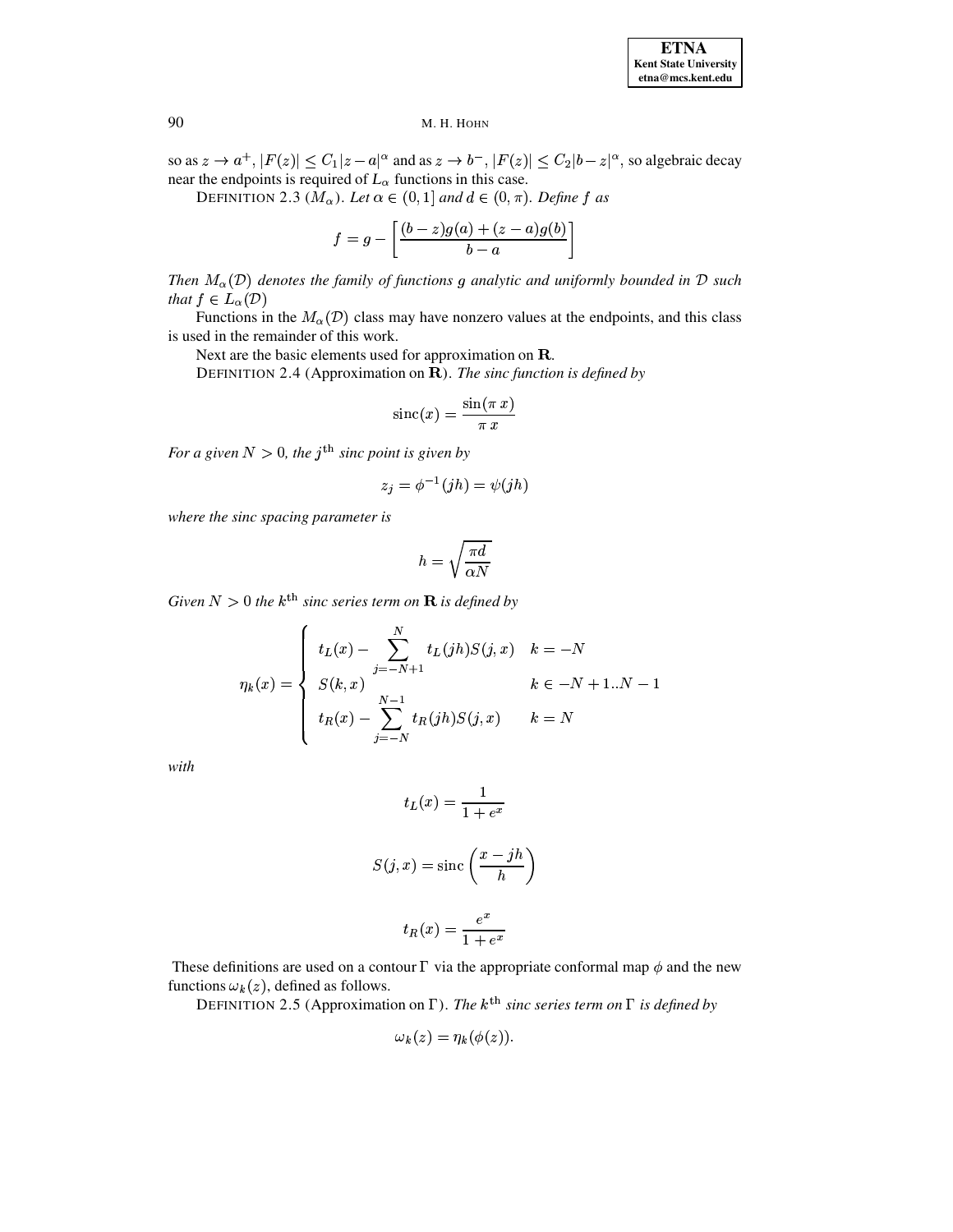3. One-dimensional properties of sinc series. As mentioned in the introduction, sinc series can be used for numerical approximation of many calculus operations. Here, those theorems relevant for collocation of partial differential equations are repeated. Full proofs can be found in [6]. In the following, the norm  $\|\cdot\|$  is the maximum norm on  $\Gamma$ , i.e., for  $f(z) \in \Gamma$ ,

<span id="page-3-5"></span>
$$
||f(z)|| = \max_{z \in \Gamma} |f(z)|
$$

and the  $(2N + 1)$ -term approximation error is given by

$$
\epsilon_N = \sqrt{N}e^{-\sqrt{\pi d\alpha N}}
$$

<span id="page-3-0"></span>THEOREM 3.1 (Interpolation). If  $f \in M_\alpha(\mathcal{D})$ , then there exists a constant  $C > 0$ , independent of  $N$ , s.t.

(3.2) 
$$
||f - \sum_{j=-N}^{N} f(z_j) \omega_j|| \leq C \epsilon_N
$$

 $\ddot{\phantom{a}}$ 

THEOREM 3.2 (Differentiation). Let  $f \in M_\alpha(\mathcal{D}')$ , let  $\mu$  be any nonnegative integer and if  $\mu > 1$ , let  $(1/\phi')'$  be uniformly bounded in  $\mathcal{D}'$ . Then there exists a constant  $C_{\mu}$  independent  $of N such that$ 

<span id="page-3-3"></span>(3.3) 
$$
\left\| \left( \frac{h}{\phi'} \right)^{(k)} \left[ f - \sum_{j=-N}^{N} f(z_j) \omega_j \right]^{(k)} \right\| \leq C_{\mu} \epsilon_N
$$

<span id="page-3-1"></span>*for*  $k = 0, 1, ..., \mu$ .

THEOREM 3.3 (Collocation). Let  $f \in M_{\alpha}(\mathcal{D})$ . Let  $\mathbf{c} = (c_{-N}, \ldots, c_N)^T$  be a complex vector such that

$$
\left(\sum_{j=-N}^{N} |f(z_j) - c_j|^2\right)^{1/2} < \delta
$$

<span id="page-3-2"></span>where  $\delta > 0$ . Then

(3.4) 
$$
||f - \sum_{j=-N}^{N} c_j \omega_j|| < C\epsilon_N + \delta,
$$

<span id="page-3-4"></span>with  $C$  as in  $(3.2)$ .

THEOREM 3.4 (Operator Inversion). Given an invertible linear elliptic differential operator L and the linear system

$$
Lu = f,
$$

define the vector operator [u] as  $[u] = (u(z_{-N}), \ldots, u(z_N))$ <sup>T</sup> and the matrix [L] as

$$
[L]_{ij} = (L\omega_j)(z_i)
$$

Let  $\mathbf{u} = [u]$ , and let **c** be a vector satisfying

$$
[L]\mathbf{c} = [f] + [\epsilon_u]
$$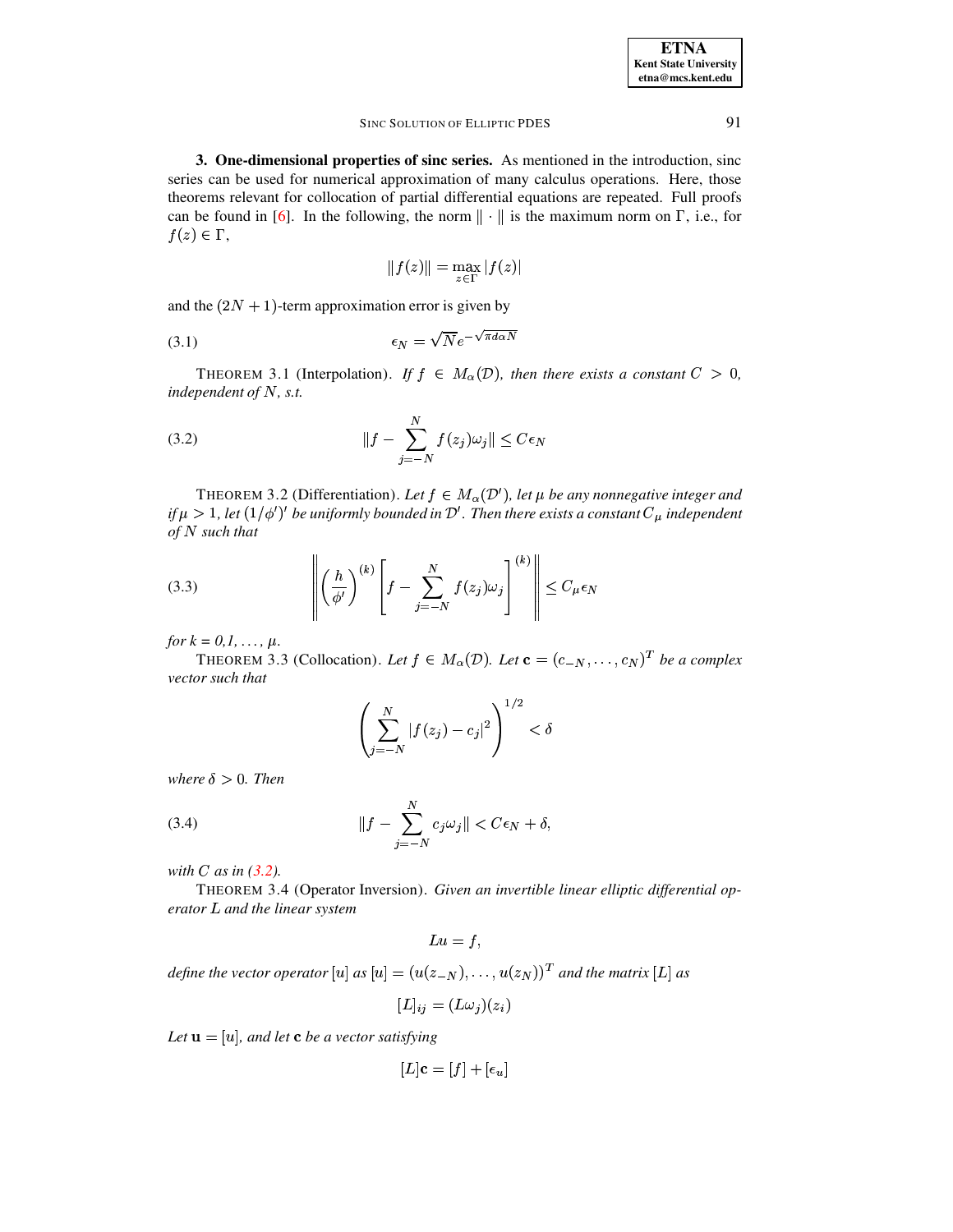*with*  $\epsilon_u$  *proportional to the unit-roundoff error. Then* 

<span id="page-4-1"></span>
$$
\|\mathbf{u}-\mathbf{c}\|\leq \|[L]^{-1}\|\left\{\|[\epsilon_N]\|+\|[\epsilon_u]\|\right\}.
$$

Thus, for  $u \in M_\alpha$  and a sufficiently small  $\| [L]^{-1} \|$ , the computed vector c satisfies Theorem  $3.3$  and the solution  $u$  can be uniformly computed via

$$
(3.5) \t u \approx \sum_{j=-N}^{N} c_j \omega_j,
$$

with error bound given by [\(3.4\)](#page-3-2). In Lemma 7.2.5, Section 7.2 of [\[6\]](#page-16-1), the bound  $\|L|^{-1}\| =$  $O(N^2)$  is derived for a one-dimensional, second-order, linear boundary-value problem under<br>suitable conditions on the coefficients suitable conditions on the coefficients.

<span id="page-4-2"></span>**4. Collocation Algorithm.** This section illustrates the practical collocation procedure via the simplest possible example, Poisson's equation. Using the preceeding definitions, all equations and boundary conditions of a given problem are combined to form a single large linear system which is then discretized; the resulting matrix is solved in one step. The solution of the linear system is obtained via a standard linear system solver, and the individual unknowns' coefficients extracted. Approximations to the individual unknowns (and their derivatives) can then be computed at non-grid points.

Referring to the following diagram, the detailed steps in sinc collocation are block conversion, discretization, solution, and reconstruction.



<span id="page-4-0"></span>**Block conversion:** For every rectangle, both the PDE and the BCs are written as a collection of first-order systems; in this collection, every unknown is replaced by a sinc series of the form

(4.1) 
$$
\sum_{i=-N_1}^{N_1} \sum_{j=-N_2}^{N_2} c_{ij} \omega_i(x) \omega_j(y);
$$

and the corresponding differential operator is applied to this new form.

**Discretization:** For every rectangle, the resulting collection of systems is then discretized via evaluation of these series at the sinc collocation points

(4.2) 
$$
z_{ij} = (\psi(ih_1), \psi(jh_2)).
$$

The discretizations from all rectangles are then combined into one linear system

<span id="page-4-3"></span>
$$
[L][u] = [b]
$$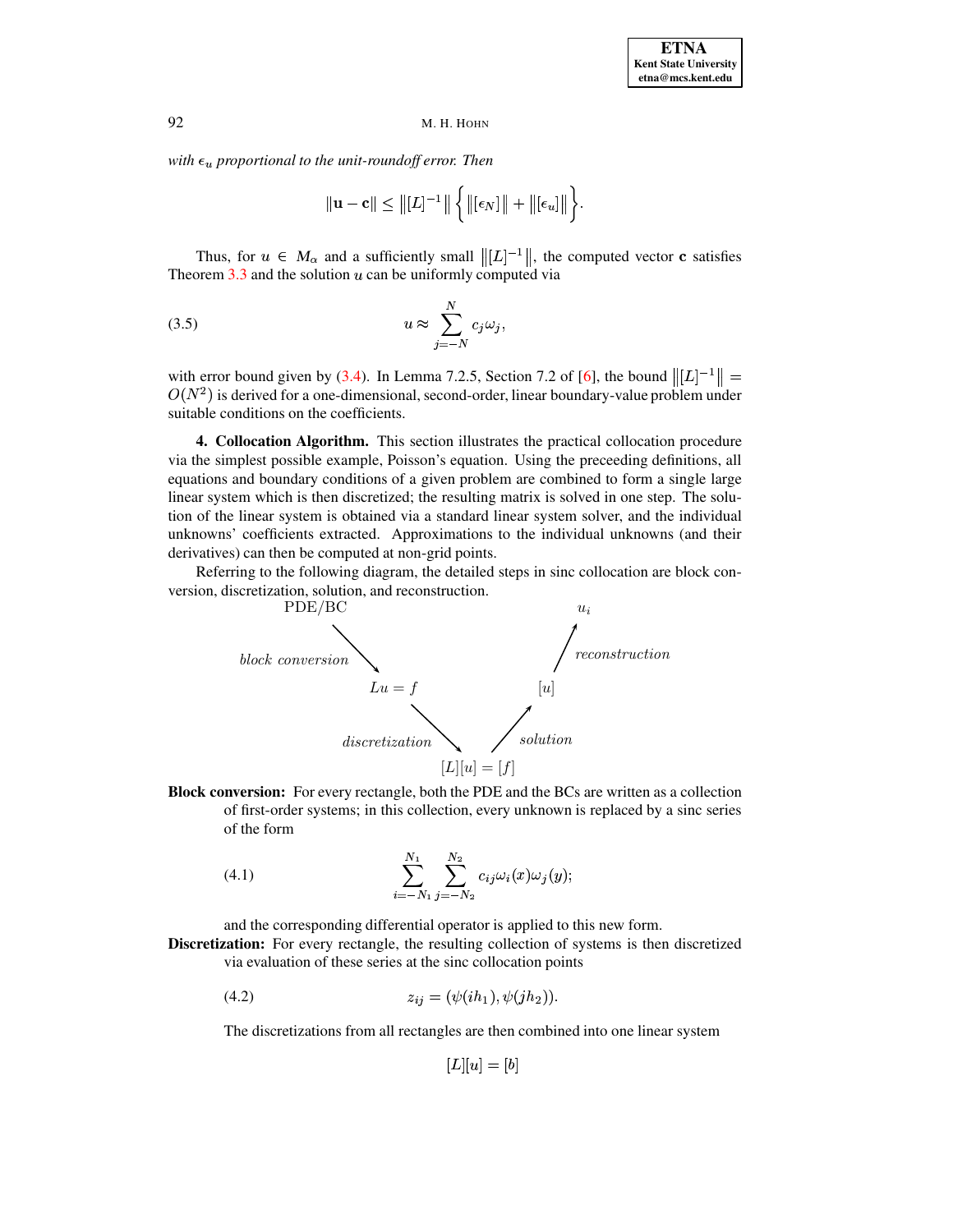- **Solution:** This linear system is large and sparse, and is solved using a direct sparse linear solver. Generally, accuracy of the linear system solution is limited by the conditioning of the matrix  $[L]$ , and this conditioning is easily checked by experiment<sup>[2](#page-5-0)</sup>.
- **Reconstruction:** The sets of coefficients  $c_{ij}$ , for all unknowns on all rectangles, are then extracted from the resulting solution vector  $[u]$  and every original unknown is approximated using a series of the form of [\(4.1\)](#page-4-0).

<span id="page-5-2"></span>Given an unknown f and its sinc series approximation  $\overline{f}$  from [\(4.1\)](#page-4-0), the bound for the absolute error is given in practice by

(4.3) 
$$
\epsilon_N = c\sqrt{N} \exp(-g\sqrt{N})
$$

<span id="page-5-3"></span>for the function, and by

(4.4) 
$$
\partial \epsilon_N = cN \exp(-g\sqrt{N})
$$

for scaled first derivatives, from [\(3.3\)](#page-3-3).

To better illustrate this approach, the four stages of the algorithm are considered in more detail via an abstract example.

<span id="page-5-1"></span>**4.1. Block system.** As an illustration, a single unknown, single rectangle, second-order elliptic PDE problem can be written in the form  $Lu = f$  as

(4.5) 
$$
\begin{pmatrix} L_{1 \wedge 1}^{1|1} \\ L_{1 \wedge 1}^{1|1} \\ L_{1 \wedge 1}^{1|1} \\ L_{1 \wedge 1}^{1|1} \\ L_{1 \wedge 1}^{1|1} \\ L_{1 \wedge R}^{1|1} \end{pmatrix} u^{1|1} = \begin{pmatrix} g_{1 \wedge 1}^{|1} \\ g_{1 \wedge 1}^{|1} \\ g_{1 \wedge 1}^{|1} \\ g_{1 \wedge 1}^{|1} \\ g_{1 \wedge R}^{|1} \\ g_{1 \wedge R}^{|1} \end{pmatrix}
$$

where, using indexing for unknowns and directions, the notation

 $i|j,k$ 

denotes unknown i in domain j and direction k. Usually, i or k will be absent. Similarly, the notation

 $i \wedge R$ 

denotes equation i in region R, where R is one of  $\mathsf{I}$ , T, L, B, R, corresponding to the interior and sides of the rectangle. By introducing the new unknowns  $u^{11}\vert$ <sup>1</sup> and  $u^{12}\vert$ <sup>1</sup> and the equations

$$
u^{11|1} = \partial u^{1|1}/\partial x
$$
  

$$
u^{12|1} = \partial u^{1|1}/\partial y
$$

<span id="page-5-0"></span><sup>&</sup>lt;sup>2</sup>The reciprocal condition number was found to be in the range  $10^{-8} - 10^{-12}$  for the problems considered; this is well above the unit-roundoff error for IEEE double precision,  $\approx 2.22E-16$ .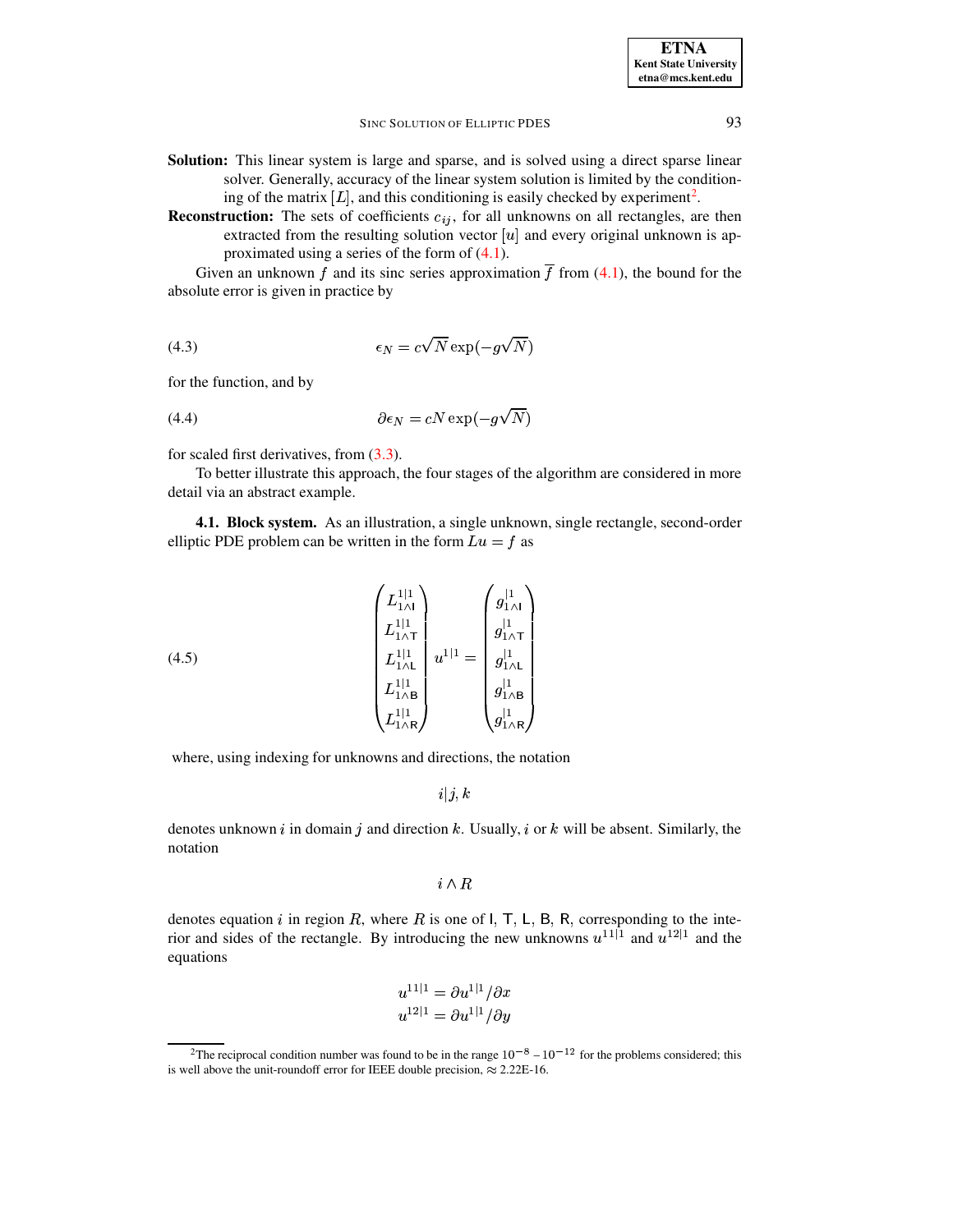<span id="page-6-0"></span>all occurrences of second-order partials can be replaced with first-order expressions; omitting blocks of zeroes, the equivalent first-order system then has the form

$$
\begin{pmatrix}\n\overline{L}_{1}^{1|1} & \overline{L}_{1\wedge 1}^{1|1} & \overline{L}_{1\wedge 1}^{1|1} \\
\overline{L}_{2\wedge 1}^{1|1} & \overline{L}_{2\wedge 1}^{1|1} \\
\overline{L}_{3\wedge 1}^{1|1} & \overline{L}_{1\wedge 1}^{1|1} \\
\overline{L}_{1\wedge 1}^{1|1} & \overline{L}_{1\wedge 1}^{1|1} \\
\overline{L}_{2\wedge 1}^{1|1} & \overline{L}_{2\wedge 1}^{1|1} \\
\overline{L}_{2\wedge 1}^{1|1} & \overline{L}_{2\wedge 1}^{1|1} \\
\overline{L}_{3\wedge 1}^{1|1} & \overline{L}_{3\wedge 1}^{1|1} \\
\overline{L}_{1\wedge 1}^{1|1} & \overline{L}_{1\wedge 1}^{1|1} \\
\overline{L}_{2\wedge 1}^{1|1} & \overline{L}_{1\wedge 1}^{1|1} \\
\overline{L}_{2\wedge 1}^{1|1} & \overline{L}_{3\wedge 1}^{1|1} \\
\overline{L}_{3\wedge 1}^{1|1} & \overline{L}_{3\wedge 1}^{1|1} \\
\overline{L}_{3\wedge 1}^{1|1} & \overline{L}_{3\wedge 1}^{1|1} \\
\overline{L}_{1\wedge 1}^{1|1} & \overline{L}_{1\wedge 1}^{1|1} \\
\overline{L}_{1\wedge 1}^{1|1} & \overline{L}_{1\wedge 1}^{1|1} \\
\overline{L}_{2\wedge 1}^{1|1} & \overline{L}_{1\wedge 1}^{1|1} \\
\overline{L}_{2\wedge 1}^{1|1} & \overline{L}_{1\wedge 1}^{1|1} \\
\overline{L}_{3\wedge 1}^{1|1} & \overline{L}_{1\wedge 1}^{1|1} \\
\overline{L}_{3\wedge 1}^{1|1} & \overline{L}_{1\wedge 1}^{1|1} \\
\overline{L}_{1\wedge 1}^{1|1} & \overline{L}_{1\wedge 1}^{1|1} \\
\overline{L}_{1\wedge 1}^{1|1
$$

or

(4.6)

$$
\overline{L}\overline{u} = \overline{f}
$$

**4.2. Discrete block system.** The discrete block system structure is visually identical to that of the block system; the differences in the blocks come from the discretization, which introduces the unknowns' coefficients and the regions' collocation points. Full details on the ordering of these new parts are not relevant here and a high-level description can proceed as follows. Let  $k \in [-N, N], l \in [-N, N]$ . Define  $m \equiv 2N + 1$ , and let  $j \in [0, m^2 - 1]$ . Define a discrete one-to-one mapping

$$
\tau : (k, l) \to j.
$$

In the following, let  $i$  be an enumeration of all collocation points of the current appropriate region, and  $j$  an enumeration of all coefficients of the current appropriate unknown. Define

$$
k_j, l_j = \tau^{-1}(j)
$$

and form the following discrete matrix blocks:

$$
\left[\mathcal{L}_{1 \wedge \mathcal{I}}^{1|1}\right]_{ij} = \left(\mathcal{L}_{1 \wedge \mathcal{I}}^{1|1}\right) (\omega_{k_j}^{\mathcal{I},x} \omega_{l_j}^{\mathcal{I},y})(x_i, y_i),
$$
  

$$
(x_i, y_i) \in \mathcal{I}
$$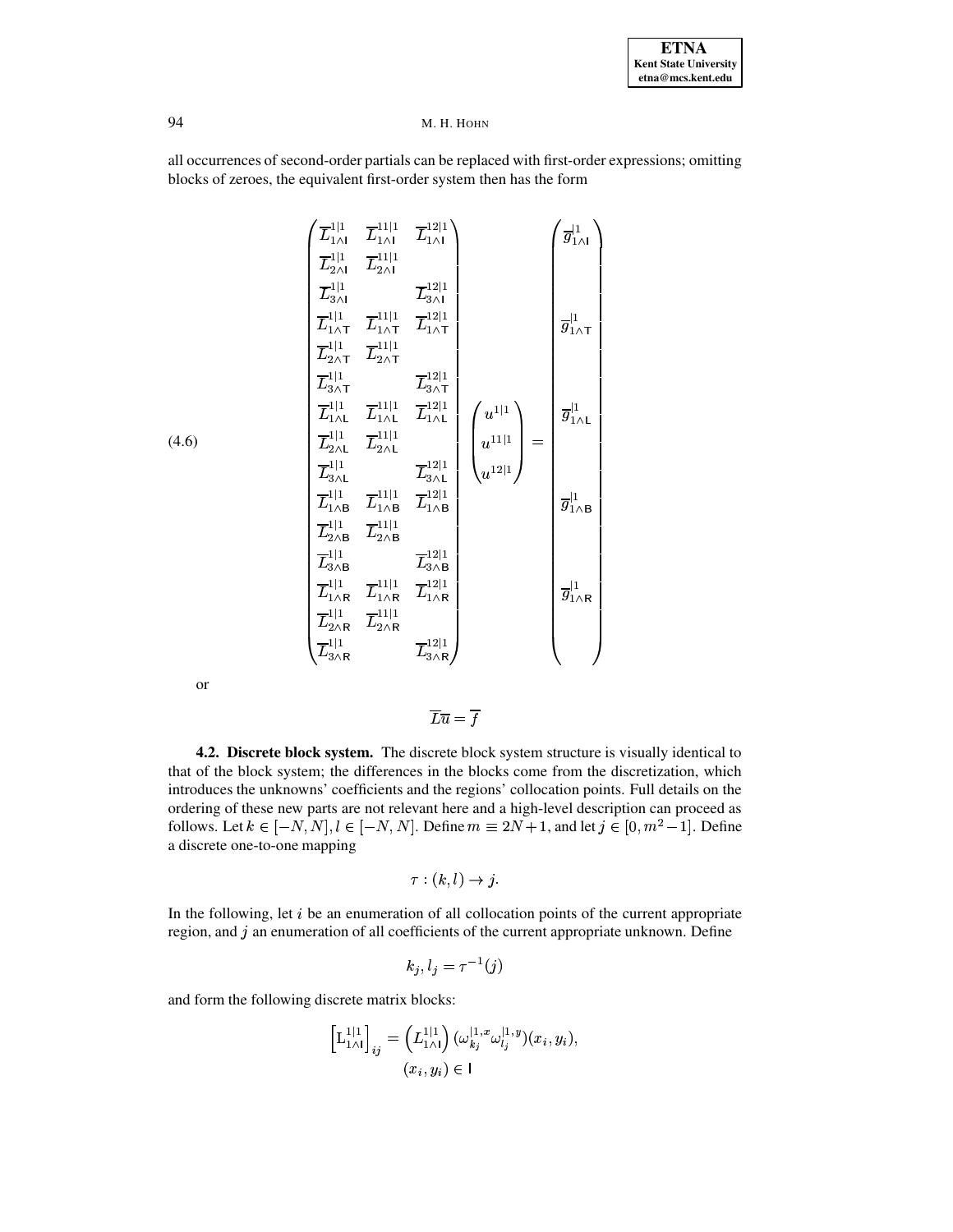$$
\begin{aligned}\n\left[\mathbf{L}_{1\wedge\mathsf{T}}^{1|1}\right]_{ij} &= \left(L_{1\wedge\mathsf{T}}^{1|1}\right)(\omega_{kj}^{1,x}\omega_{lj}^{1,y})(x_i,y_i), \\
(x_i,y_i) &\in \mathsf{T} \\
\left[\mathbf{L}_{1\wedge\mathsf{L}}^{1|1}\right]_{ij} &= \left(L_{1\wedge\mathsf{L}}^{1|1}\right)(\omega_{kj}^{1,x}\omega_{lj}^{1,y})(x_i,y_i), \\
(x_i,y_i) &\in \mathsf{L} \\
\left[\mathbf{L}_{1\wedge\mathsf{B}}^{1|1}\right]_{ij} &= \left(L_{1\wedge\mathsf{B}}^{1|1}\right)(\omega_{kj}^{1,x}\omega_{lj}^{1,y})(x_i,y_i), \\
(x_i,y_i) &\in \mathsf{B} \\
\left[\mathbf{L}_{1\wedge\mathsf{R}}^{1|1}\right]_{ij} &= \left(L_{1\wedge\mathsf{R}}^{1|1}\right)(\omega_{kj}^{1,x}\omega_{lj}^{1,y})(x_i,y_i), \\
(x_i,y_i) &\in \mathsf{R} \\
[g]_{1\wedge m}^{1|1} &= g]_{1\wedge m}^{1}(x_i,y_i) \\
m &\in [l, \mathsf{T}, \mathsf{L}, \mathsf{B}, \mathsf{R}]\n\end{aligned}
$$

For consistency, define

$$
[u^{1|1}]_j = c_{k_j l_j}^{1|1}
$$

Then the operator form in  $(4.5)$  has the discrete block analogue

$$
\begin{pmatrix}\n\begin{bmatrix}\nL_{1}^{1|1} \\
L_{1}^{1|1}\n\end{bmatrix} \\
\begin{bmatrix}\nL_{1}^{1|1} \\
L_{1}^{1|1}\n\end{bmatrix} \\
\begin{bmatrix}\nL_{1}^{1|1} \\
L_{1}^{1|1}\n\end{bmatrix} \\
\begin{bmatrix}\nL_{1}^{1|1} \\
L_{1}^{1|1}\n\end{bmatrix}\n\end{pmatrix}\n\begin{bmatrix}\nu^{1|1} \\
u^{1|1}\n\end{bmatrix} = \begin{pmatrix}\n[g_{1\wedge 1}^{1} \\
[g_{1\wedge 1}^{1} \\
[g_{1\wedge 1}^{1} \\
[g_{1\wedge 1}^{1} \\
[g_{1\wedge 1}^{1}]\n\end{pmatrix}
$$

or

$$
[L][u]=[f]
$$

Note that while none of the constituent matrix blocks is square, the matrix  $[L]$  is.

By forming discrete matrix blocks for the system of equations  $(4.6)$  in the same manner, the operator form of  $(4.6)$  has a discrete block analogue so the large sparse linear system

$$
[\overline{L}][\overline{u}] = [\overline{f}]
$$

is obtained.

95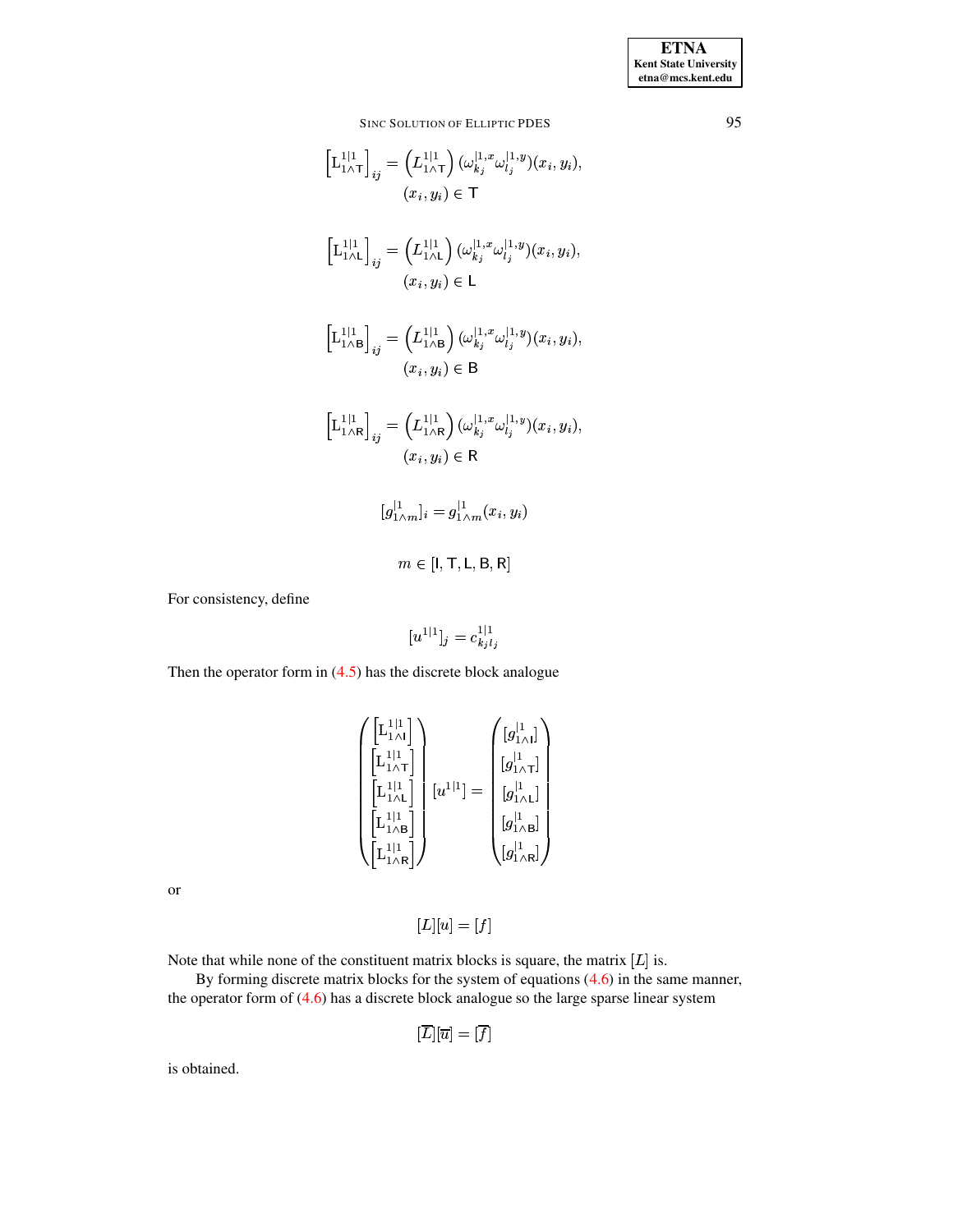4.3. Discrete approximation. It is assumed that the PDE system is well-posed, so the resulting discrete block system is uniquely invertible and numerically nonsingular. Under these assumptions, any stable solution method obtains a vector  $[c]$  satisfying

$$
\overline{[L]}[c] = \overline{[f]} + \overline{[e_u]}
$$

with  $[\bar{\epsilon}_u]$  proportional to the unit roundoff error.

The system thus obtained is large, sparse, and poorly conditioned, leading naturally to the use of sparse direct solvers<sup>3</sup>.

**4.4. Uniform approximation.** Formally using Theorem  $3.4$  for the vectors u and c, we see that

<span id="page-8-1"></span>
$$
\|[\overline{u}] - [c]\| \leq \|[\overline{L}]^{-1}\| \left\{\|[\overline{\epsilon}_N]\| + \|[\overline{\epsilon}_u]\|\right\}
$$

and Theorem 3.3 therefore applies. The coefficients  $[u^{i|j}]$  can thus be extracted from [c] and used to obtain  $u^{i|j}(x, y)$  for any  $(x, y) \in \Omega_j$  via (3.5); by Theorem 3.2, this introduces the same  $O(\epsilon_N)$  error as the discretization steps.

5. Two-dimensional results. The key result needed here is the following theorem. Rectangle i is denoted by  $Q^{\dagger i}$  and defined as

<span id="page-8-3"></span><span id="page-8-2"></span>
$$
Q^{|i} = [a^{|i,x}, b^{|i,x}] \times [a^{|i,y}, b^{|i,y}]
$$

The projection operators are defined by

$$
(\mathcal{P}^{|i} f^{|i})(x,y) = \sum_{k=-N^{|i,x}}^{N^{|i,x}} \sum_{l=-N^{|i,y}}^{N^{|i,y}} f^{|i}(x_k^{|i}, y_l^{|i}) \omega_k^{|i,x}(x) \omega_l^{|i,y}(y)
$$

and with appropriate derivatives for  $(\mathcal{P}_x^{i} f^{i})$  and  $(\mathcal{P}_y^{i} f^{i})$ 

THEOREM 5.1 (Collocation). Let  $[u]$  be computed by the algorithm in Section 4, and satisfy (4.7). Let  $\overline{u}$  denote the exact solution to  $L\overline{u} = f$ . Then for all  $(x, y) \in Q^{\vert i}$ ,

(5.1) 
$$
\left| [\overline{u}^{i|d} - \mathcal{P}^{|i} u^{i|d}] (x, y) \right| \leq e^{-\sqrt{\pi d \alpha N}} (C \log^3 N \| [L]^{-1} \| N)
$$

Further, let

(5.2) 
$$
[a^{(i,x)} < a^{(i,x)} \le b^{(i,x)} \le b^{(i,x)}]
$$

(5.3) 
$$
[a^{[i,y]} < a^{[i,y]} < b^{[i,y]} < b^{[i,y]}
$$

and define  $Q_s^{\dagger i}$  by

$$
Q_s^{|i}=[a_s^{|i,x},b_s^{|i,x}]\times [a_s^{|i,y},b_s^{|i,y}]
$$

<span id="page-8-4"></span>Then for all  $(x, y) \in Q_s^{|i|}$ ,

$$
(5.4) \qquad \left| [\overline{u}_x^{i|d} - \mathcal{P}_x^{[i} u^{i|d}](x, y) \right| \le e^{-\sqrt{\pi d \alpha N}} (C \log^3 N \left\| [L]^{-1} \right\| N^{3/2}) \left| (\phi^{[i,x})'(x) \right|
$$

<span id="page-8-0"></span><sup>&</sup>lt;sup>3</sup>Here, SUPERLU [2] was used, with the COLAMD ordering algorithm of [1].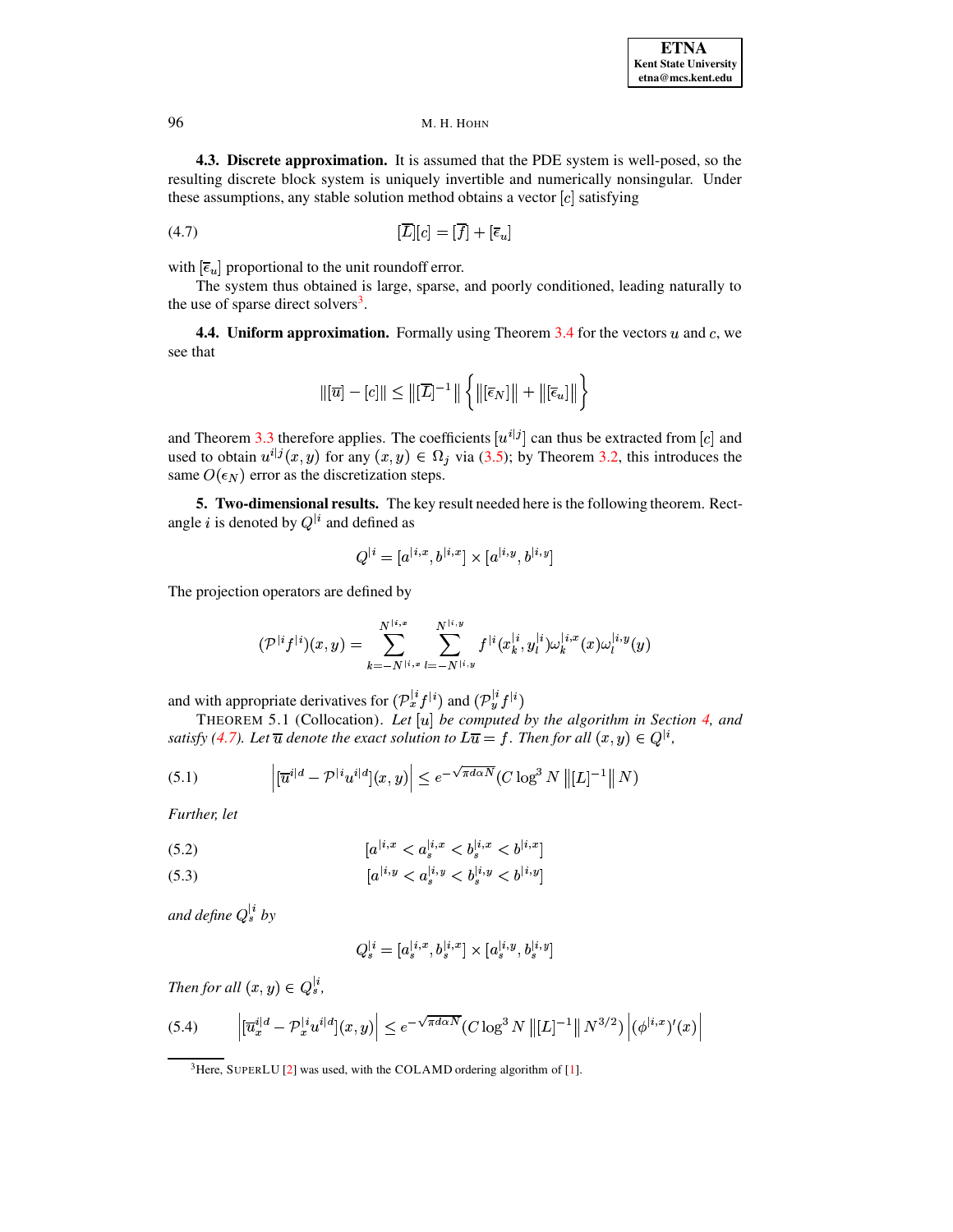and

$$
\left|[\overline{u}_y^{i|d} - \mathcal{P}_y^{[i}u^{i|d}](x,y)\right| \leq e^{-\sqrt{\pi d \alpha N}} (C \log^3 N \left\| [L]^{-1} \right\| N^{3/2}) \left|(\phi^{[i,y)'}(y)\right|
$$

This theorem states that unbounded derivatives can be uniformly approximated on a closed subset of the collocation rectangle excluding the edges, and subject to scaling by the conformal map's derivative. In practice, this means that for a chosen accuracy  $\epsilon$ , increasing  $N$  widens the subregion on which this accuracy is obtained. This is illustrated in the next section.

6. A concise example. For illustration, the Laplace equation

$$
\nabla^2 u^{1|1} = 0
$$

with the Dirichlet boundary condition  $u^{1|1} = f(x, y)$  on top, left, and right boundaries, and the Neumann condition  $\partial u^{1|1}/\partial y = f_y(x, y)$  on the bottom boundary, is used.

The domain is the unit square  $[0, 1] \times [0, 1]$ ; the conformal map

$$
\phi(x) = \ln \frac{(x-a)}{(b-x)}
$$

is used in both directions. The inverse

$$
\psi(x) = \phi^{-1}(x) = \frac{a + be^x}{e^x + 1}
$$

is used in  $(4.2)$  to compute the collocation grid.

The exact solution is taken to be the real part of  $z \ln(z)$  or

$$
f(x,y) = \frac{1}{2} x \ln(x^2 + y^2) - y \arctan(y, x),
$$

providing a weakly singular solution and an excellent test for the SINC-ELLPDE method. For this solution, the partials in  $x$  and  $y$  are

$$
f_x(x,y) = \frac{1}{2}\ln(x^2 + y^2) + 1
$$

and

$$
f_y(x, y) = -\arctan(y, x),
$$

respectively. The first-order system form is easily obtained. By defining the additional unknowns  $u^{11|1}$  and  $u^{12|1}$  as

$$
u^{11|1} = \partial u^{1|1}/\partial x
$$
  

$$
u^{12|1} = \partial u^{1|1}/\partial y,
$$

the second-order equation becomes

$$
\partial u^{11|1}/\partial x + \partial u^{12|1}/\partial y = 0
$$

The two definitions and this equation form the set of interior equations for domain 1, the only domain (rectangle) for this problem.

To obtain the data for illustration of the sinc convergence rate and general convergence behavior, the discretization, solution, and reconstruction steps are run several times, each time varying only  $N$ .

97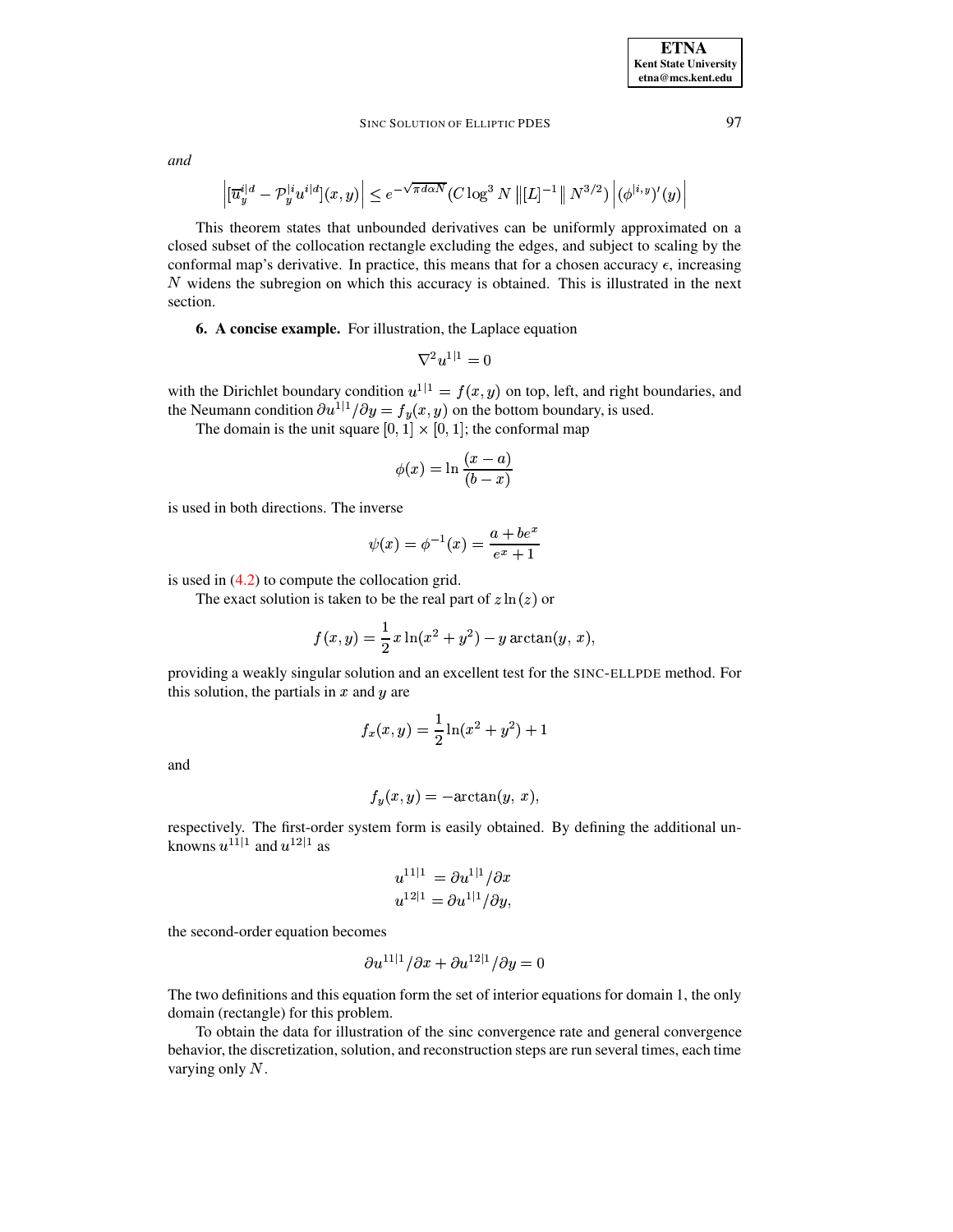**6.1. Data examination.** The interpretation of these data in light of Theorem 5.1 and in the presence of the singularity is more complex. To get a simple global view of convergence, the unbounded derivatives and associated unbounded absolute error are impractical. As the  $p$ norms of the absolute error,  $1 \leq p < \infty$ , all weigh the error by area, they avoid this problem. The common approach of examining the  $L^1$  norm of the absolute error vs. N is therefore sufficient for a global convergence test. This is used in Section 6.2.

More important is the measure of absolute pointwise error when examining singular problems or problems with boundary layers. The maximum norm would show very large absolute errors when in fact only small regions have large errors, while normwise convergence checks give only a global indication of convergence and say nothing about the local quality of approximation. A direct pointwise examination of the data in Section  $6.3$  illustrates the practical implications of Theorem 5.1. Using these observations and Theorem 5.1, the pointwise error can be expressed using only two numbers, the desired boundary layer width  $\delta_b$  and the accuracy  $\epsilon_N$  obtained on the resulting rectangle  $Q^{\dagger i}$ . This is illustrated in Section 6.4.

<span id="page-10-0"></span>**6.2. Convergence in norm.** The error bounds of  $(4.3)$  and  $(4.4)$  are sharper for large N. To get uniform vertical scaling, the logarithms of the error bound,  $e_f(N)$ , is fitted to the logarithm of the absolute error,  $\ln |f - \overline{f}|$ . Using a logarithmic scale for (4.3), the error bound for function approximation becomes

$$
e_f(N) = (\log(c) + \log(N)/2 - g\sqrt{N})/\log(10)
$$

while the scaled derivative error, from  $(4.4)$ , is bounded by

$$
e_{\partial f}(N) = (\log(c) + \log(N) - g\sqrt{N})/\log(10).
$$

Figures 6.1, 6.2, and 6.3 show the convergence of  $u, u_x$  and  $u_y$ , respectively, using the  $\log_{10}(|f - \overline{f}|)$  vs. N approach. To avoid the mentioned low-N inaccuracies, the points  $N < 15$  were purposely ignored in the curve fits of the theoretical error bounds.

The figures show excellent agreement between the theoretical- and computed errors for  $N > 15$ , confirming the exponential convergence rate. Further, the theoretical value for g is given by  $g = \sqrt{\pi} d\alpha$ ; with the default choices  $d = \pi/2$  and  $\alpha = 1$ ,  $g \approx 2.22$ , which is close to the computed values of 1.89, 2.28, and 2.20, respectively.

<span id="page-10-1"></span>**6.3. Pointwise convergence.** As seen in  $(5.1)$ , the pointwise convergence for u is uniform across the entire domain.

To provide some insight into the pointwise convergence behavior of  $u_x$  over different areas of a given rectangle, the graphs in Figures  $6.4 - 6.7$  show a paired combination of threedimensional surface- and two-dimensional xy-plots. The first figure in each pair displays a surface view of the unknown; lines on the surface and their projections onto the base show the location of the xy-slices. The base projections are numbered for cross-reference with the xyslices' graphs. The second figure shows the detail slices' xy-graphs. Each slice is numbered according to its position on the area/surface view graph.

From  $(5.4)$ , one expects a very small error in the interior which increases rapidly near the boundaries. Further, for increasing  $N$ , the size of the near-boundary region should decrease. As can be seen in Figure  $6.5$ , this does in fact happen. On the range used here  $-$  all of the rectangle – the approximation is very good in the interior of the rectangle, but rapidly worsens near the boundaries. For  $m = 7$ , this near-boundary error reaches quite far into the interior, while for  $m = 19$ , the error is restricted to a small near-bounary region.

To check this characteristic for increasing  $N$ , Figure 6.6 provides a closer look at a small area near  $(0,0)$ , using larger values of N. In Figure 6.7, it is seen that for  $m = 19$ , good accuracy is obtained to about  $x = 0.02$ , and the accuracy again diminishes when moving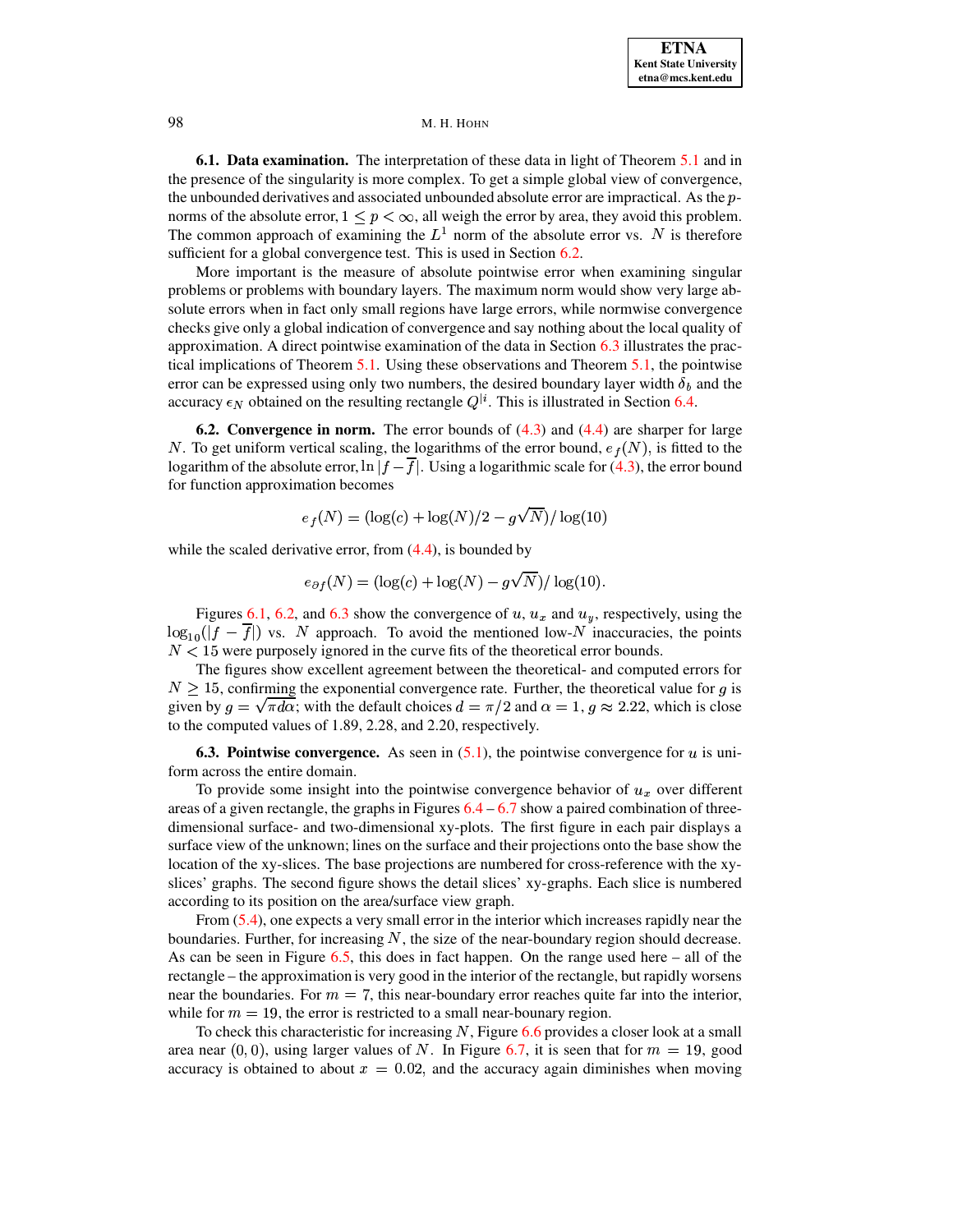

<span id="page-11-1"></span>FIG. 6.1. Absolute error as function of N for  $u$ . The error is in the  $L^1$  sense. The curve is given by  $c\sqrt{N} \exp(-g\sqrt{N})$ , with  $c = 0.168$  and  $g = 1.89$ .



<span id="page-11-2"></span>FIG. 6.2. Absolute error as function of N for  $u_x$ . The error is in the  $L^1$  sense. The curve is given by  $cN\exp(-g\sqrt{N})$  , with  $c=0.966$  and  $g=2.28$  .

closer to the boundary. Increasing the number of terms from  $m = 19$  to  $m = 37$  shrinks the inaccurate near-boundary region, as happened on the full rectangle (Figure [6.4\)](#page-12-1) for  $\lambda m = 19.$ 

<span id="page-11-3"></span>Results for  $u_y$  are similar and shown more compactly in the following.

<span id="page-11-0"></span>**6.4. Practical Pointwise Convergence.** The behavior described in Theorem [5.1](#page-8-2) and observed in the previous section requires a function to describe the uniform error bound; for the  $y$  direction, this error envelope is

(6.1) 
$$
E(N, y) = CN^{3/2} \exp(-D\sqrt{N}) \phi'(y)
$$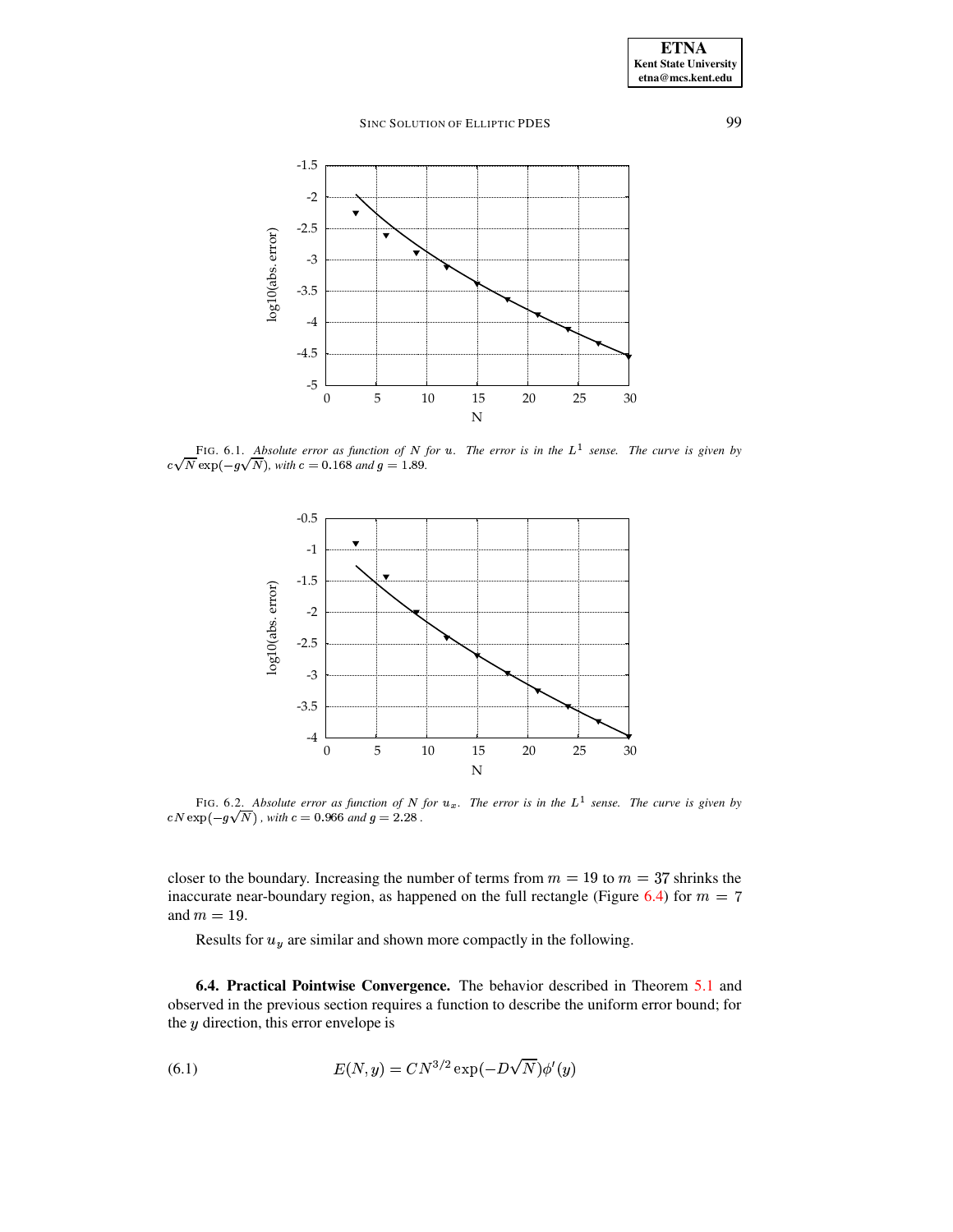



<span id="page-12-0"></span>FIG. 6.3. Absolute error as function of N for  $u_y$ . The error is in the  $L^1$  sense. The curve is given by  $cN\exp(-g\sqrt{N})$  , with  $c=0.639$  and  $g=2.20.$ 



<span id="page-12-1"></span>FIG. 6.4. *Graph* of  $u_x$  and slice locations over the whole  $[0, 1] \times [0, 1]$  domain. Slices are shown in Figure [6.5.](#page-13-0)

The absolute error for u and scaled  $u<sub>y</sub>$  is largest in the center of the domain<sup>[4](#page-12-2)</sup>; as result,  $E(N, y)$  is a substantial overestimate along most of the curve. Knowing the maximum error is in the interior, it is trivial to match  $E(N, y)$  to the actual error. This was done in Figure [6.8,](#page-16-3) which shows the absolute errors for  $N = 18$  and  $N = 24$ , and the fitted envelope for each.

Choosing a desired accuracy and distance from the boundary as in Figure [6.9,](#page-16-4) it is seen

<span id="page-12-2"></span><sup>&</sup>lt;sup>4</sup> It is assumed here that the precise edge behavior of the solution u is not known. The blind choice  $\alpha = 1$  is a good starting point, but may result in a skewed error distribution, as in this case. If correct values of  $\alpha$  and  $\beta$  are available, they can be used in the calculation of the gridpoint spacing to get a more uniform absolute error.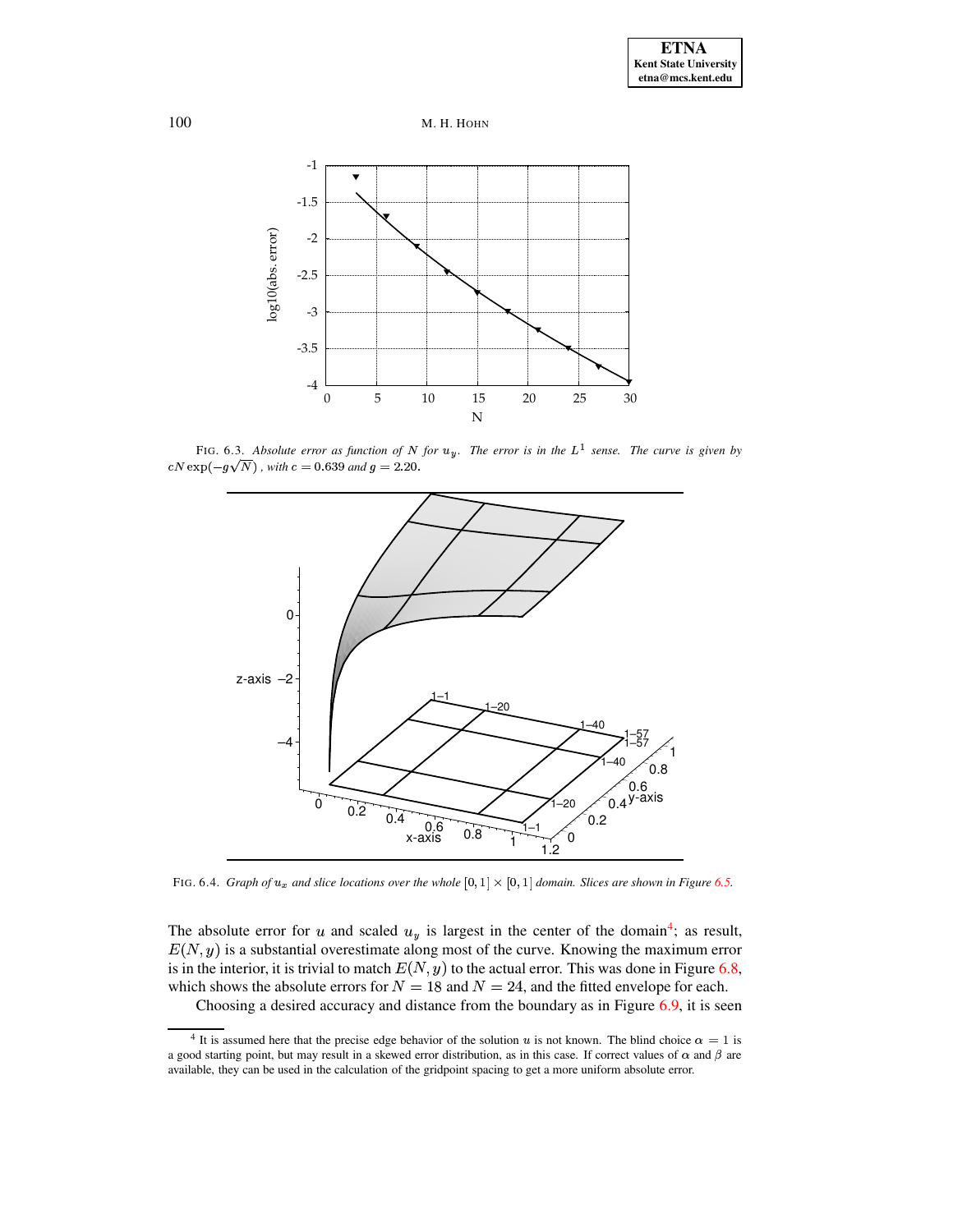101



<span id="page-13-0"></span>FIG. 6.5. Graphs of slices detailing the pointwise error in the approximation of  $u_x$ . The locations of these slices are shown, by index, in Figure 6.4.

that the error envelope rapidly approaches the boundary as  $N$  increases. More precisely, the expression for  $\partial y/\partial N$ , near the singularity and using (6.1) with  $E(N, y) = P$  and  $\phi'(y) =$  $1/(y(1-y))$  is

$$
\partial y/\partial N \approx \frac{-CNd}{2P}e^{-d\sqrt{N}}
$$

so this boundary layer also shrinks at an exponential rate.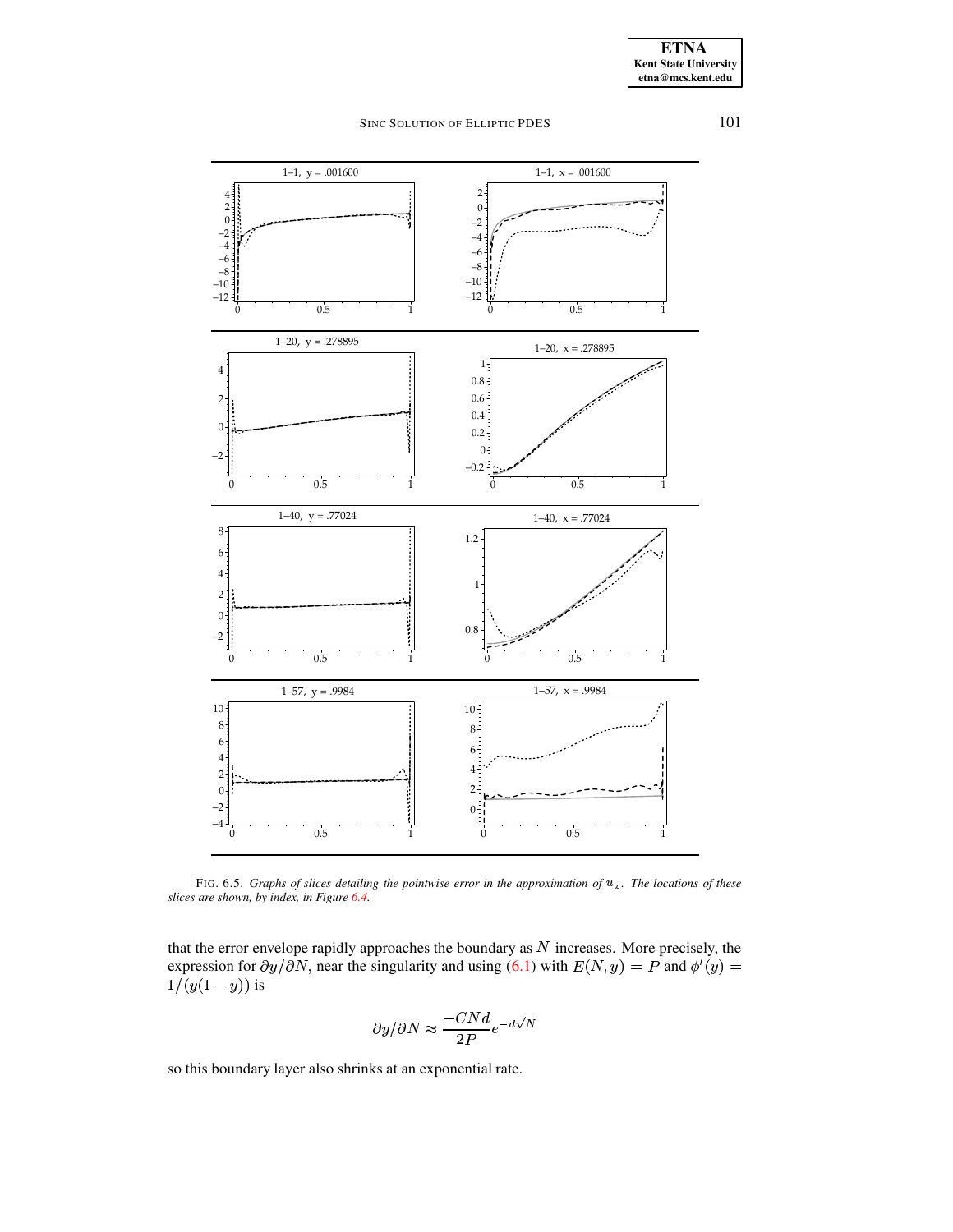

<span id="page-14-0"></span>FIG. 6.6. *Graph* of  $u_x$  and slice locations over the  $[0, 08] \times [0, 0.35]$  subdomain. Slices are shown in Figure [6.7.](#page-15-2)

The exponential decrease of both error and boundary width thus allows for a simplified convergence test. By choosing the desired boundary layer width  $\delta_b$  first, a regular convergence curve can again be used, where the uniform absolute error is  $E(N, \delta_b)$ .

**7. Discussion.** Theoretical error bounds for sinc methods tend to be overly pessimistic. In practice, the error bound of  $C\epsilon_N$  [\(3.1\)](#page-3-5) is observed in two-dimensional single- and multidomain problems. Also observed is a strong variation of the solution-dependent  $C$ . Perhaps due to coupling effects,  $C$  increases with the number of unknowns and number of domains.  $C$  also increases for more difficult functions, those with oscillation and stronger singularities. The effect of this is seen in the minimum number of terms required to get useful accuracy. For the simplest functions,  $N = 5$  is sufficient for the approximation to resemble the function, between 1 and 2 significant digits. For multi-domain, multiple-unknown problems with corner singularities, 1 to 2 digits of accuracy are not seen until  $N = 18$ .

Many details were purposely omitted in the preceding presentation. Among these are the conversion of input equations, the intermediate data structures encountered in an implementation of the method, and the full convergence proofs of the method. The manual conversion from equations and boundary conditions to solver input is quite complicated and error prone if done by hand. Because the structure of the equations is very regular, fully automatic conversion from a simple input format to the input to the solver is possible. The details of this conversion algorithm, including automatic production of T<sub>E</sub>X equations, are described in [\[4\]](#page-16-5).

The significantly increased complexity of the full proofs contributes little to this presentation, so the reader is referred to chapter 7 of [\[3\]](#page-16-2) for full details. That reference also contains a full description of the intermediate data structures encountered in discretization and matrix assembly, some discussion of computational effort, and more complex sample problems.

Sinc methods are very broadly applicable; for a concise overview including integration, initial value problems, and some integral equations, see [\[7\]](#page-16-6). For a very comprehensive sinc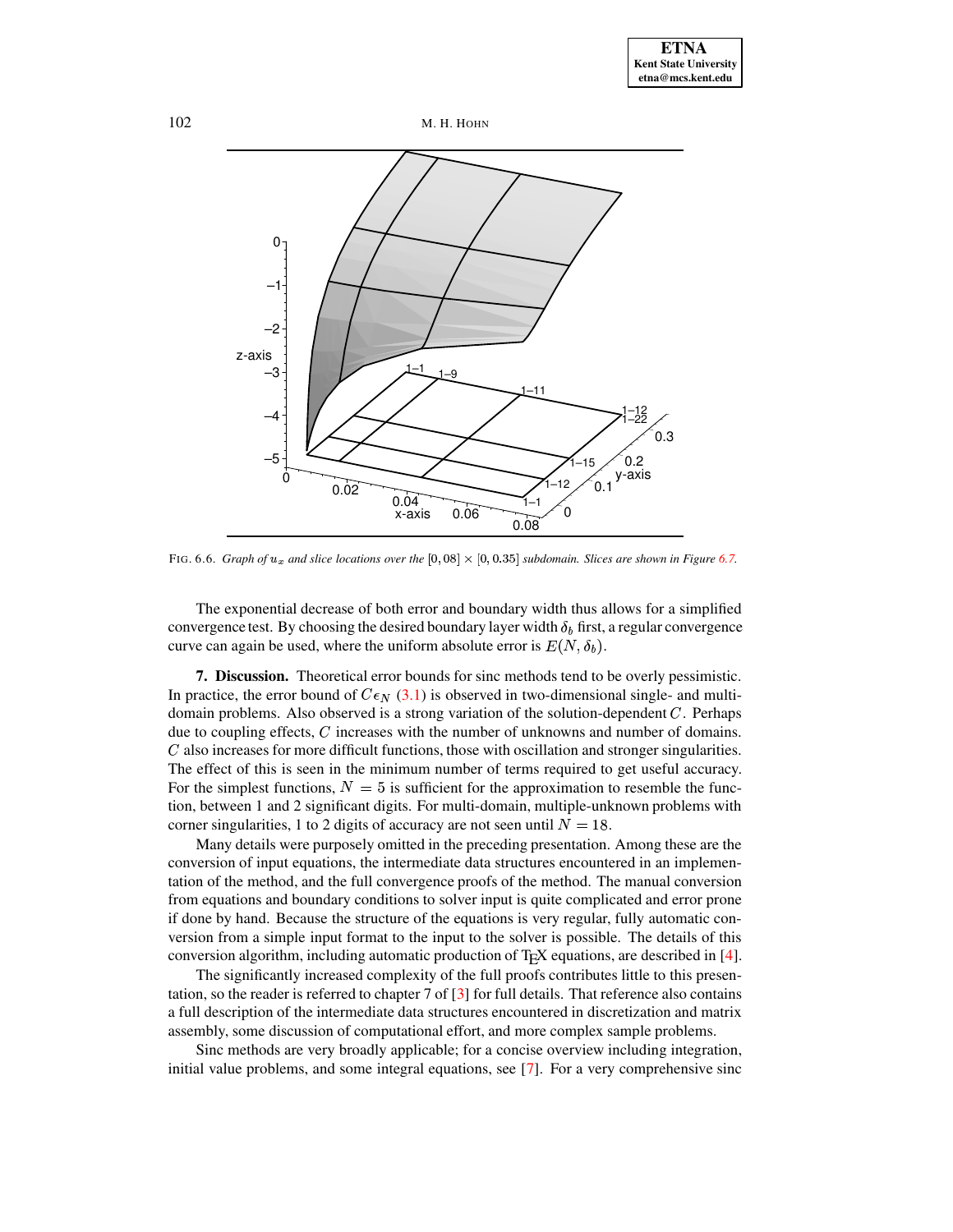

<span id="page-15-2"></span>FIG. 6.7. *Graphs of slices detailing the pointwise error in the approximation of*  $u_x$ . *The locations of these* slices are shown, by index, in Figure [6.6.](#page-14-0) Legend: Dashed line,  $N = 9$ . Dotted line,  $N = 18$ . Solid line, exact.

reference, see [\[6\]](#page-16-1).

#### REFERENCES

- <span id="page-15-1"></span>[1] T. A. DAVIS, J. R. GILBERT, S. I. LARIMORE, AND E. G. NG, *A column approximate minimum degree ordering algorithm*, ACM Trans. Math. Software, 30 (2004), pp. 353–376.
- <span id="page-15-0"></span>[2] J. W. DEMMEL, S. C. EISENSTAT, J. R. GILBERT, X. S. LI, AND J. W. H. LIU, *A supernodal approach*